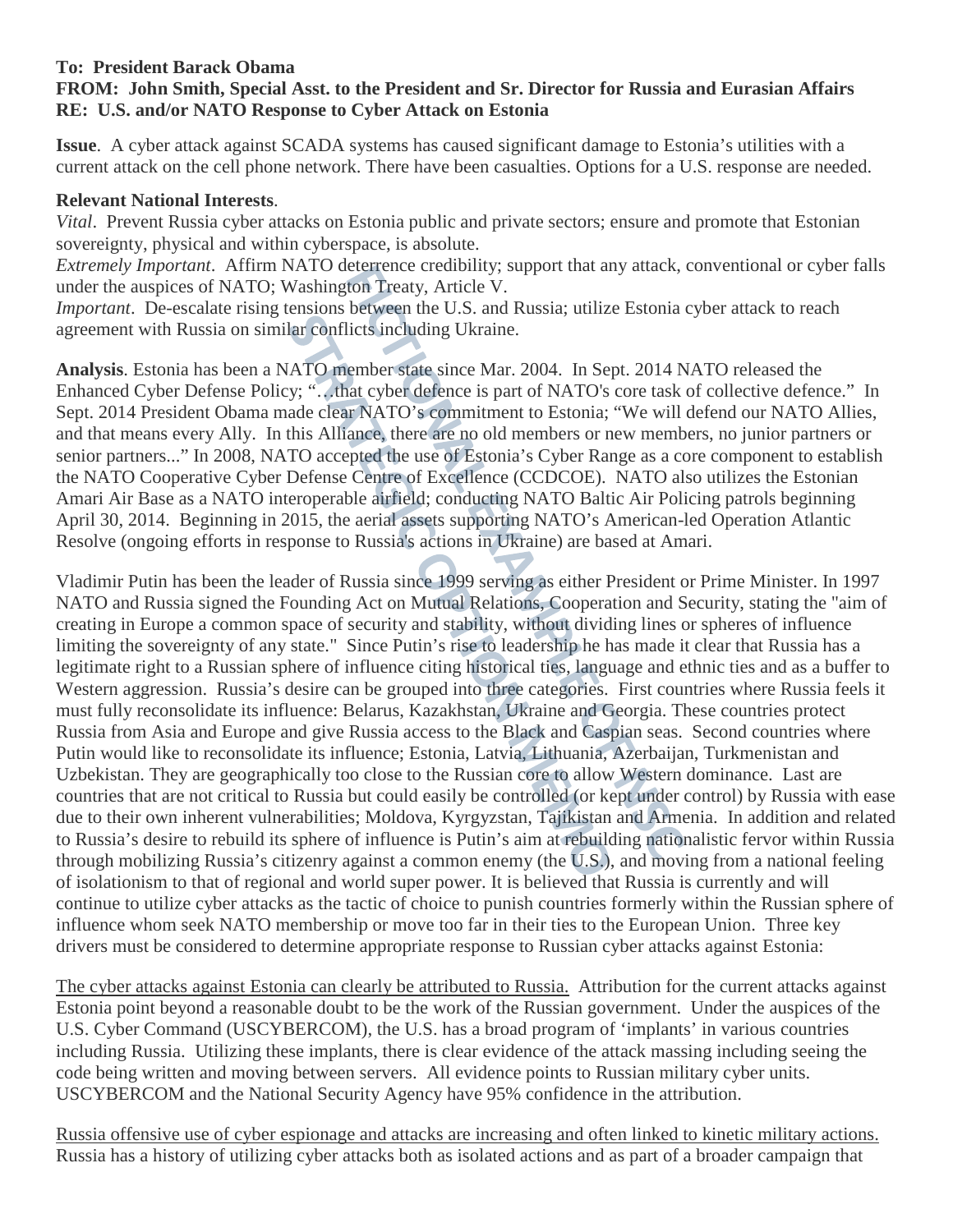includes traditional kinetic military action. Some of the higher profile Russian sponsored cyber attacks include: 1998-2000 Moonlight Maze, 2007 Estonia, 2008 Georgia, 2009 Lithuania, 2009 U.S. and NATO, 2004-2011 Pawn Storm, 2014 Ukraine, 2014 JPMorgan Chase, 2014 NATO and EU, 2015 Ukraine and 2015 U.S. State Dept. and White House. Cyber attacks by Russia in both Georgia and in the Ukraine were quickly followed by conventional military action. At risk is whether the current Estonian cyber attack is a prelude to kinetic military action by Russia. There has been an increase in conventional military activity in the area around Estonia. Two Estonian intelligence officers working at the CCDCOE had been kidnapped near the Russian border and held hostage by Russian intelligence two weeks ago. Upon release, officers reported that they were forced to divulge classified data. There has been an increase in Russian activity over Baltic airspace. Russian aircraft have been sighted repeatedly in the Baltic Sea area. In Estonia there have been six airspace violations. Russian military planes have been seen flying very close to Latvian and Lithuanian airspace.

Russia has valid concerns on the treatment of ethnic Russians in Estonia. Putin may have some legitimate concerns on the treatment of Estonian's of Russian descent and language. 30 percent of the population in Estonia is ethnic Russian or Russian speaking. Tensions between ethnic nationals and Russian minorities in Estonia, Latvia, and Lithuania have turned into riots; more than 100 people have been killed. The EU has been warning Estonian authorities that they were violating EU rules by putting new pressure on ethnic Russians, including marginalizing some non-citizens and creating obstacles for Russian speakers to attain citizenship. Estonia has prohibited the use of Russian in schools, even in those areas where Russian speakers make up a majority of the students. There have been reports of harassment, of houses being broken into and of intimidation aimed at controlling activist behavior. Politicians on the extreme right in Estonia are threatening deportations, and forcing ethnic Russians to reaffirm their allegiance to Estonia if they wish to stay in the country.

## **Operational Objectives.**

Short-Term

- Stop current Russian cyber attacks against Estonia; eliminate for the short-term Russian desire and/or capability to restart cyber attacks against Estonia
- Proportional, retaliatory response as deterrent

Long-Term

- Establish precedence that cyber attack against a NATO member will be responded in the same way as a kinetic military attack against any NATO country
- Achieve accommodation between Russia and the U.S./NATO regarding western influence in countries formerly within the Russian sphere of influence beginning with Ukraine and Estonia

# **Strategic Options.**

1. **Cyber Protective Response, Select Covert Action and Conventional Military Show of Force**. Remove Russian perception that cyber attacks are low risk for kinetic military retaliation by immediately counseling Estonia to invoke NATO Article V due to Russia's offensive and unlawful breach of Estonia sovereignty and attack on Estonian state and commercial assets. Stop current cyber attack and eliminate operational capabilities of IT assets utilized in the Estonia attack. Through covert action, eliminate select human resources (state and non-state) involved in the attacks. In parallel, NATO to initiate "show of force" in multiple Russian geographic regions including Estonia.

*Pros*: A NATO cyber response allow for control, distance and asymmetry. It establishes precedence that cyber attacks fall under NATO Article V. Displaying a conventional "show of force" in multiple Russian geographies without moving to direct kinetic action shows Russia the risk of escalation and will highlight internally Russia's lack of readiness and inability to respond and/or handle a sustained response in multiple theaters simultaneously. Elimination of human resources with direct cyber attack involvement is a proportional response to the fatalities caused and a deterrence to non-state actors pay for service. *Cons*: NATO cyber response risks unveiling U.S. cyber assets to Russia. Conventional show of force establishes precedence for kinetic escalation by U.S. adversaries as well. Covert action poses international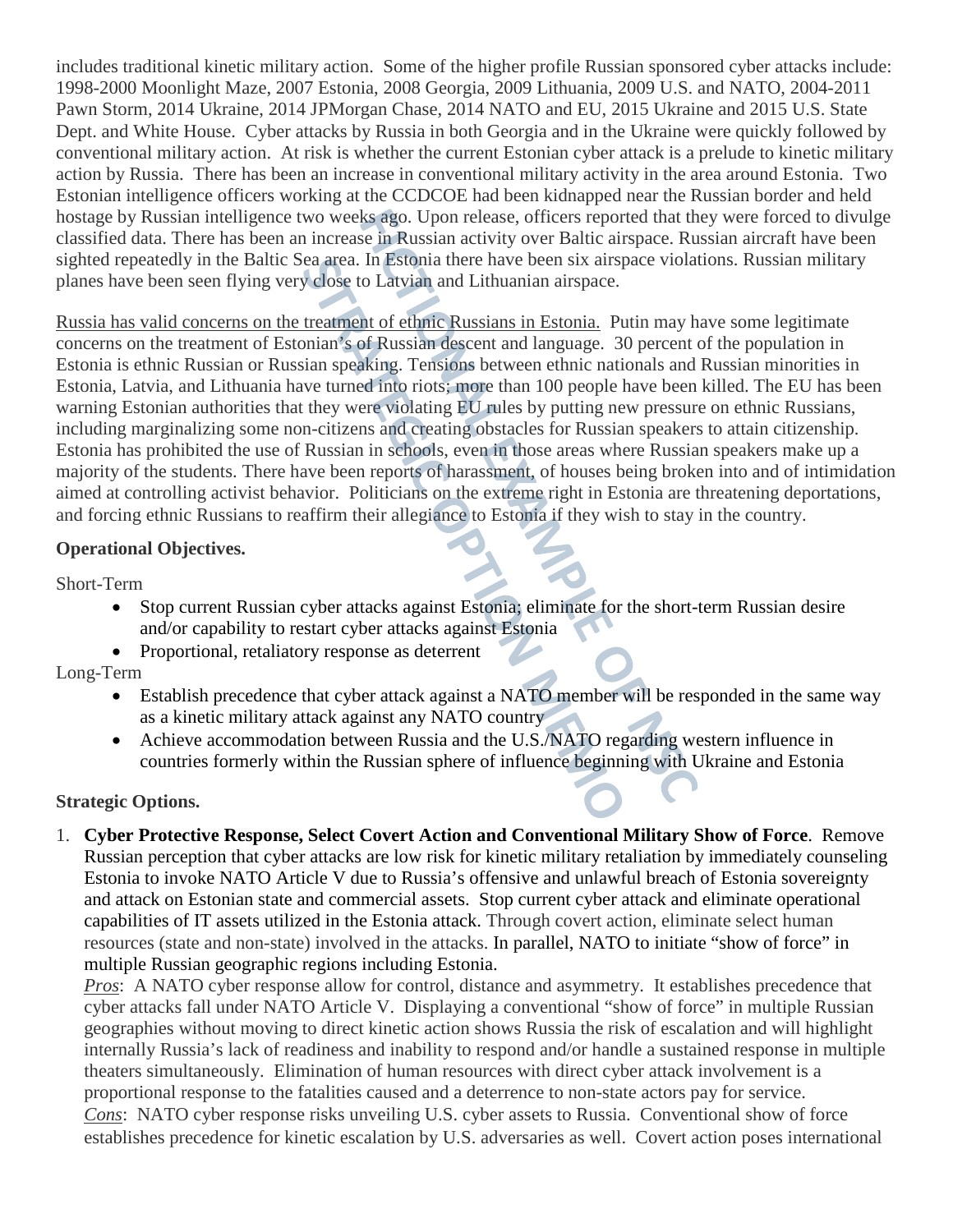legal challenges. Generational shift in Europe and U.S. coincides with negative attitudinal shift to conventional military action. Public support in NATO countries will be difficult.

2. **Establish European Non-Aligned Organization. Seek UN condemnation of Russia and Reparations.** Utilize a new treaty framework to establish a European non-aligned treaty organization closely aligned to the United Nations. Potential members include Finland, Estonia, Ukraine, Belarus, Kazakhstan, Georgia, Latvia, Lithuania, Azerbaijan, Turkmenistan, Uzbekistan, Moldova, Kyrgyzstan, Tajikistan and Armenia. Seek this non-aligned organization to sign non-aggression pacts both with Russia and NATO. While having no self-defense pact with either Russia or NATO, clearly indicate that any violation of these countries sovereignty's would be considered an act of war with the United Nations fully authorized to respond. Utilize this non-aligned framework to achieve grand solution to current (Estonia and Ukraine) and future East v. West sphere of influence conflicts. In parallel, Estonia to seek UN condemnation of Russia cyber attacks as well as demand for reparations. Consider use of the International Criminal Court as venue. *Pros*: Recognizes that Russia may have legitimate rationale for a Russia sphere of influence and problems with western encroachment into that sphere. Lessens Putin's concern on being a target for regime change. Utilizes existing international legal/international government structures and precedents. *Cons*: Building an international coalition of non-aligned countries is difficult. UN historically racked by inaction with Russia having permanent member status on Security Council and ability to veto action. As

with Crimea and Ukraine, permanent harm can be done prior to international action. Undermines NATO credibility in not responding to a direct attack against a member state regardless of invocation of Article V.

3. **Cyber Retaliatory Response Targeting Putin and Elites.** Utilize U.S. offensive cyber capabilities to target Putin and elites personal and commercial assets. Objective is to provide severe economic harm to the personal assets of Putin and elites as a deterrence against future Russia sponsored cyber attacks. *Pros*: Existing U.S. cyber assets (implants) are not revealed. Putin and elites are driven by wealth generation. Linking Russian sponsored cyber attacks to real economic harm to Putin elites will result in pressure on Putin to deter future cyber attacks.

*Cons*: Legality of targeting citizens based on the action of the Russian state is not clear. Lack of direct NATO response against a NATO member undermines NATO credibility and lacks establishment of precedence to respond. Attack on Estonia will now become a Russia-U.S. conflict.

**Recommendation. Option 1: Cyber Protective Response, Select Covert Action and Conventional Military Show of Force**.The attack has caused extensive damage to infrastructure and loss of life. NATO has facilities vital to members in Estonia including CCDCOE and Amir Air Base. NATO's Enhanced Cyber Defense Policy is framework for a response. Cyber is the battlefield of the future and deterrence and precedent must be set now.

**Implementation**. U.S. Secretary of State to counsel Estonia Ambassador to invoke NATO Article V. NATO Computer Incident Response Capability (NCIRC) team to work immediately to stop current attack. NCIRC to work with USCYBERCOM and NATO CCDCOE to identify all IT assets, physical and human resources, utilized by Russia. This may include state and non-state assets. Under auspices of Supreme Headquarters Allied Power Europe (SHAPE); NCIRC to coordinate offensive response to destroy and/or make inoperable all Russian IT assets involved in the cyber attack. SHAPE to immediately deploy Very High Readiness Joint Task Force (VJTF) to Amir Air Base in Estonia. In parallel, SHAPE to mobilize "show of force" NATO units in Poland, Black Sea/Turkey, Japan (Kuril Islands) and the Artic region/Barents Sea. President Obama through executive order to direct CIA Director of Operations to eliminate Russian state and non-state human resources that were vital to the planning and execution of the attacks.

**Strategic Communication**. Initiate U.S.-Russia cyber security hotline between the U.S. Cybersecurity Coordinator and the Russian Deputy Secretary of the Security Council. U.S. Secretary of State will provide clear communication regarding a cease and desist of Russia offensive cyber attacks as well as the mobilization of NATO forces as a defensive only measure should Russia escalate this attack in a conventional manner.